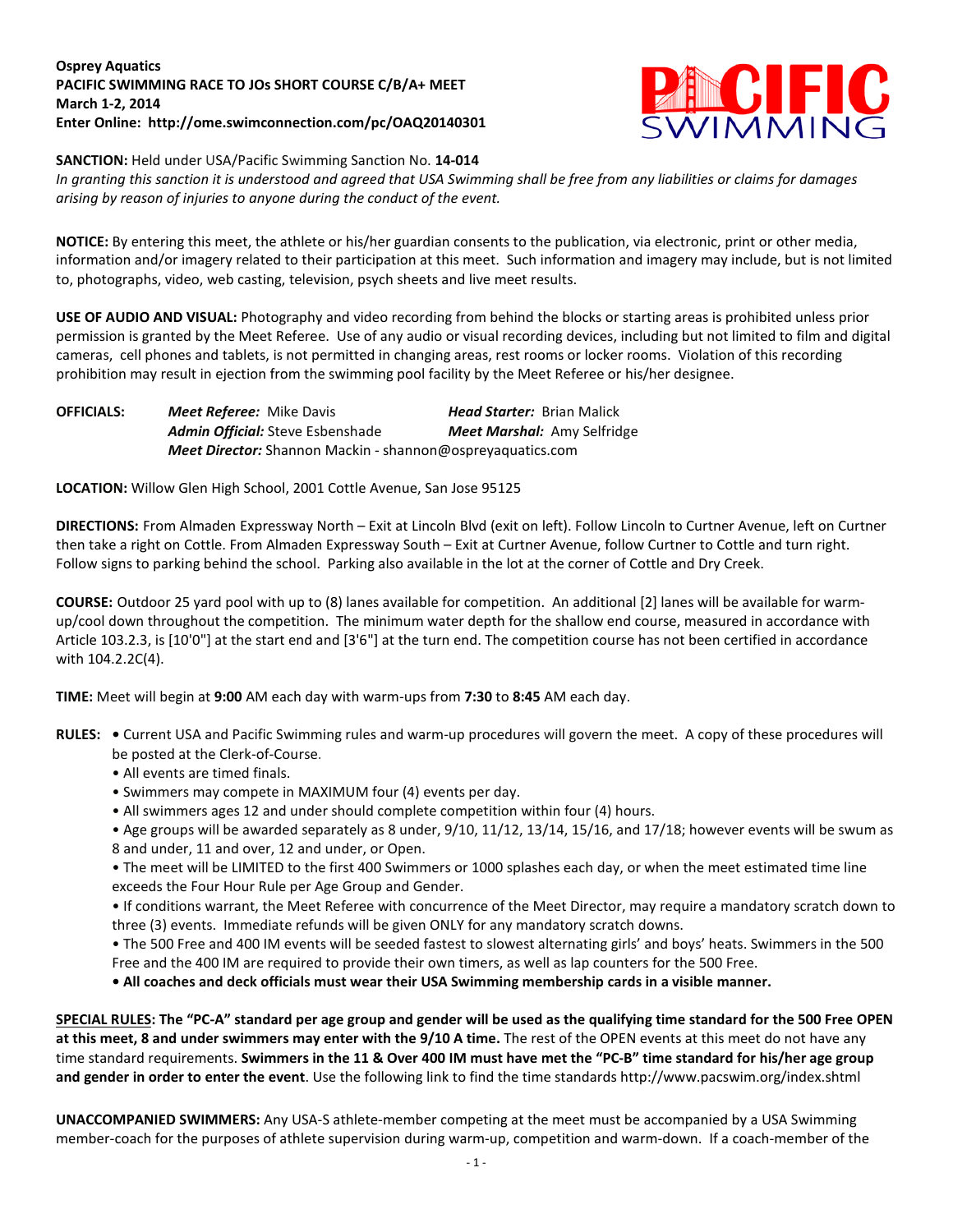athlete's USA-S Club does not attend the meet to serve in said supervisory capacity, it is the responsibility of the swimmer or the swimmer's legal guardian to arrange for supervision by a USA-S member-coach. The Meet Director or Meet Referee may assist the swimmer in making arrangements for such supervision; however, it is recommended that such arrangements be made in advance of the meet by the athlete's USA-S Club Member-Coach.

**RACING STARTS:** Swimmers must be certified by a USA-S member-coach as being proficient in performing a racing start, or must start the race in the water. It is the responsibility of the swimmer or the swimmer's legal guardian to ensure compliance with this requirement.

**RESTRICTIONS:** • Smoking and the use of other tobacco products is prohibited on the pool deck, in the locker rooms, in spectator

- seating, on standing areas and in all areas used by swimmers, during the meet and during warm-up periods.
- Sale and use of alcoholic beverages is prohibited in all areas of the meet venue.
- No glass containers are allowed in the meet venue.
- No propane heater is permitted except for snack bar/meet operations.
- All shelters must be properly secured.
- **No tents will be allowed on the pool deck, other than Coaches' Tents.**

**•** Except where venue facilities require otherwise, changing into or out of swimsuits other than in locker rooms or other designated areas is not appropriate and is strongly discouraged.

**ELIGIBILITY:** • Swimmers must be current members of USA-S and enter their name and registration number on the meet entry card as they are shown on their Registration Card. If this is not done, it may be difficult to match the swimmer with the registration and times database. The meet host will check all swimmer registrations against the SWIMS database and if not found to be registered, the Meet Director shall accept the registration at the meet (a \$10 surcharge will be added to the regular registration fee). Duplicate registrations will be refunded by mail.

• Swimmers in the "A" Division must have met at least the listed "PC-A" time standard. Swimmers in the "B" Division must have met at least the listed "PC-B" time standard. All entry times slower than the listed "PC-B" time standard will be in the "C" Division.

- Entries with **"NO TIME"** will be accepted, **with the exception of the 11 & Over 400 IM and the 500 Free OPEN events**.
- Entry times submitted for this meet will be checked against a computer database and may be changed in accordance with Pacific Swimming Entry Time Verification Procedures.
- Disabled swimmers are welcome to attend this meet and should contact the Meet Director or Meet Referee regarding and special accommodations on entry times and seeding per Pacific Swimming policy.

• Swimmers 19 years of age and over may compete in the meet for time only, no awards. Such swimmers must have met standards for the 17-18 age group if swimming the 500 Free or 400 IM.

• The swimmer's age will be the age of the swimmer on the first day of the meet.

**ENTRY FEES:** \$2.75 per event plus an \$8.00 participation fee per swimmer. Entries will be rejected if payment is not sent at time of request.

**ONLINE ENTRIES:** To enter online go to **http://ome.swimconnection.com/pc/[OAQ20140301]** to receive an immediate entry confirmation. This method requires payment by credit card. Swim Connection, LLC charges a processing fee for this service, equal to \$1 per swimmer plus 5% of the total Entry Fees. Please note that the processing fee is a separate fee from the entry fees. If you do not wish to pay the processing fee, enter the meet using a mail entry. **Entering online is a convenience, is completely voluntary, and is in no way required or expected of a swimmer by Pacific Swimming.** Online entries will be accepted through Wednesday, **February 19, 2014.**

**MAILED OR HAND DELIVERED ENTRIES**: Entries must be on the attached consolidated entry form. Forms must be filled out completely and printed clearly with swimmers best time. Entries must be postmarked by midnight, Monday, **February 17, 2014** or hand delivered by 6:30 p.m. Wednesday, **February 19, 2014**. No late entries will be accepted. No refunds will be made, except mandatory scratch downs. Requests for confirmation of receipt of entries should include a self-addressed envelope.

**Make check payable to**: **Osprey Aquatics Mail entries to**: **Shannon Mackin Hand deliver entries to: Shannon Mackin**

 **757 Harry Road 757 Harry Road San Jose, CA 95120 San Jose, CA 95120**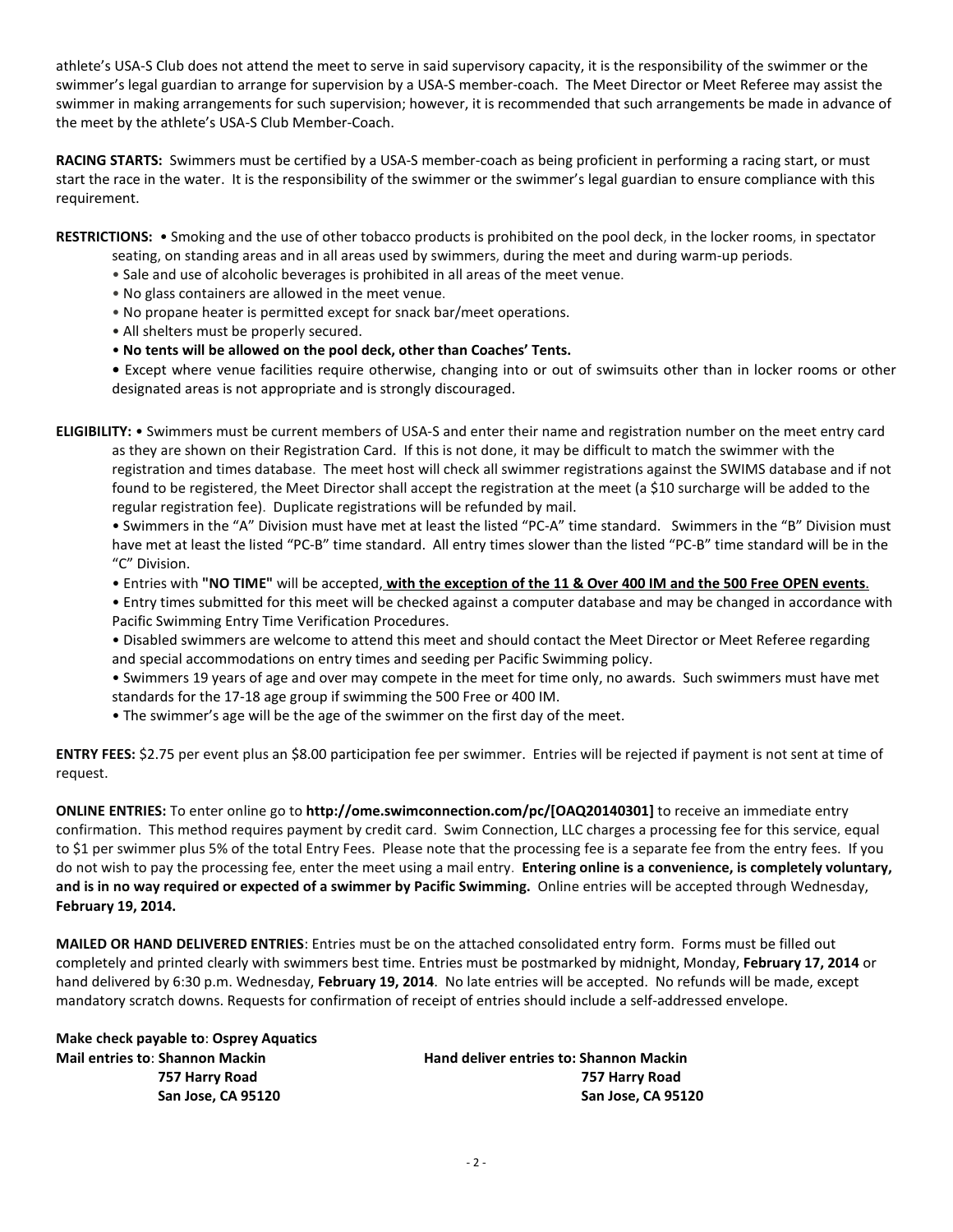**CHECK-IN:** The meet will be deck seeded. Swimmers must check-in at the Clerk-of-Course. Close of check-in for all individual events shall be no more than 60 minutes before the estimated time of the start of the first heat of the event. No event shall be closed more than 30 minutes before the scheduled start of the session. Swimmers who do not check in will not be seeded and will not be allowed to compete in that event.

**SCRATCHES:** Swimmers entered in an individual event that they have checked in for, must swim in the event unless they notify the clerk of the course before seeding for that event has begun. Swimmers who miss an event they have checked in for will not be penalized by the loss of the next event they have entered.

**AWARDS:** Individual events: Ribbons will be awarded to the 1st – 8th place finishers in the "A," "B" and "C" divisions, for each event and age group (8&U, 9-10, 11-12, 13-14, 15-16 and 17-18.) Swimmers 19 years of age and older will not receive awards. Awards will be available for pickup by the coaches, or a team representative, the day of the meet. "A" medals will be awarded to swimmers achieving new "A" times swum during this meet only.

**ADMISSION:** Free. A two day program will be available for \$3.00.

**REFRESHMENTS:** A snack bar will be available throughout the competition. Coaches and working deck officials will be provided lunch. Hospitality will serve refreshments to timers and volunteers.

**MISCELLANEOUS:** No overnight parking is allowed. Facilities will not be provided after meet hours.

|                   | <b>SATURDAY</b> |                |            | <b>SUNDAY</b>   |                 |                 |                 |  |  |  |
|-------------------|-----------------|----------------|------------|-----------------|-----------------|-----------------|-----------------|--|--|--|
| <b>8 &amp; UN</b> | $9 - 10$        | $11 - 12$      | 13/Over    | 8 & UN          | $9 - 10$        | $11 - 12$       | 13/Over         |  |  |  |
| 25 FR             | 200 Free        | 200 Free       | 200 Free   | 25 Breast       | 200 IM          | 200 IM          | 200 IM          |  |  |  |
| 200 Free          | 50 Back         | 50 Back        | 100 Breast | 200 IM          | 50 Breast       | 50 Breast       | 100 Back        |  |  |  |
| 50 Back           | 100 Breast      | 100 Breast     | 200 Back   | 50 Breast       | 100 Back        | 100 Back        | 200 Breast      |  |  |  |
| 100 Breast        | 100 IM          | 200 Back       | $100$ fly  | 100 Back        | 100 Free        | 200 Breast      | 100 Free        |  |  |  |
| 25 back           | <b>100 Fly</b>  | 100 IM         | 50 Free    | 25 Flv          | 50 Fly          | 100 Free        | 200 Fly         |  |  |  |
| 100 IM            | 50 Free         | <b>100 Fly</b> | 400 IM     | 100 Free        | <b>500 Free</b> | 50 Fly          | <b>500 Free</b> |  |  |  |
| <b>100 Fly</b>    |                 | 50 Free        |            | 50 Fly          |                 | 200 Fly         |                 |  |  |  |
| 50 Free           |                 | 400 IM         |            | <b>500 Free</b> |                 | <b>500 Free</b> |                 |  |  |  |

|               | Saturday, March 1, 2014 |               |
|---------------|-------------------------|---------------|
| <b>EVENT#</b> | <b>EVENT</b>            | <b>EVENT#</b> |
|               | 8-UN 25 Free            | 2             |
| 3             | Open 200 Free           | 4             |
| 5             | 12 and under 50 Back    | 6             |
|               | Open 100 Breast         | 8             |
| 9             | 8-UN 25 Back            | 10            |
| 11            | 11 and over 200 Back    | 12            |
| 13            | 12 and under 100 IM     | 14            |
| 15            | Open 100 Fly            | 16            |
| 17            | Open 50 Free            | 18            |
| 19            | 11 and over 400 IM*     | 20            |

## **EVENTS**

| Saturday, March 1, 2014 |                      |               |  |
|-------------------------|----------------------|---------------|--|
| NT#                     | <b>EVENT</b>         | <b>EVENT#</b> |  |
|                         | 8-UN 25 Free         | 2             |  |
| 3                       | Open 200 Free        | 4             |  |
| 5.                      | 12 and under 50 Back | 6             |  |
| $\overline{7}$          | Open 100 Breast      | 8             |  |
| 9                       | 8-UN 25 Back         | 10            |  |
|                         | 11 and over 200 Back | 12            |  |
| L3                      | 12 and under 100 IM  | 14            |  |
| L5                      | Open 100 Fly         | 16            |  |
| L7                      | Open 50 Free         | 18            |  |
| L9                      | 11 and over 400 IM*  | 20            |  |

\* 11 & Over swimmers entering the 400 IM, must have met the "PC-B" time standard for his/her age group. Swimmers in the 400 IM must provide their own timers.

\*\* Swimmers entering the 500 Free Open, must have met the "PC-A" time standard for his/her age group, all 10 and under swimmers would need the 9/10 "PC-A" time. Swimmers in the 500 free must provide their own lap counters and timers. Use the following URL to find the time standards: http://www.pacswim.org/index.shtml